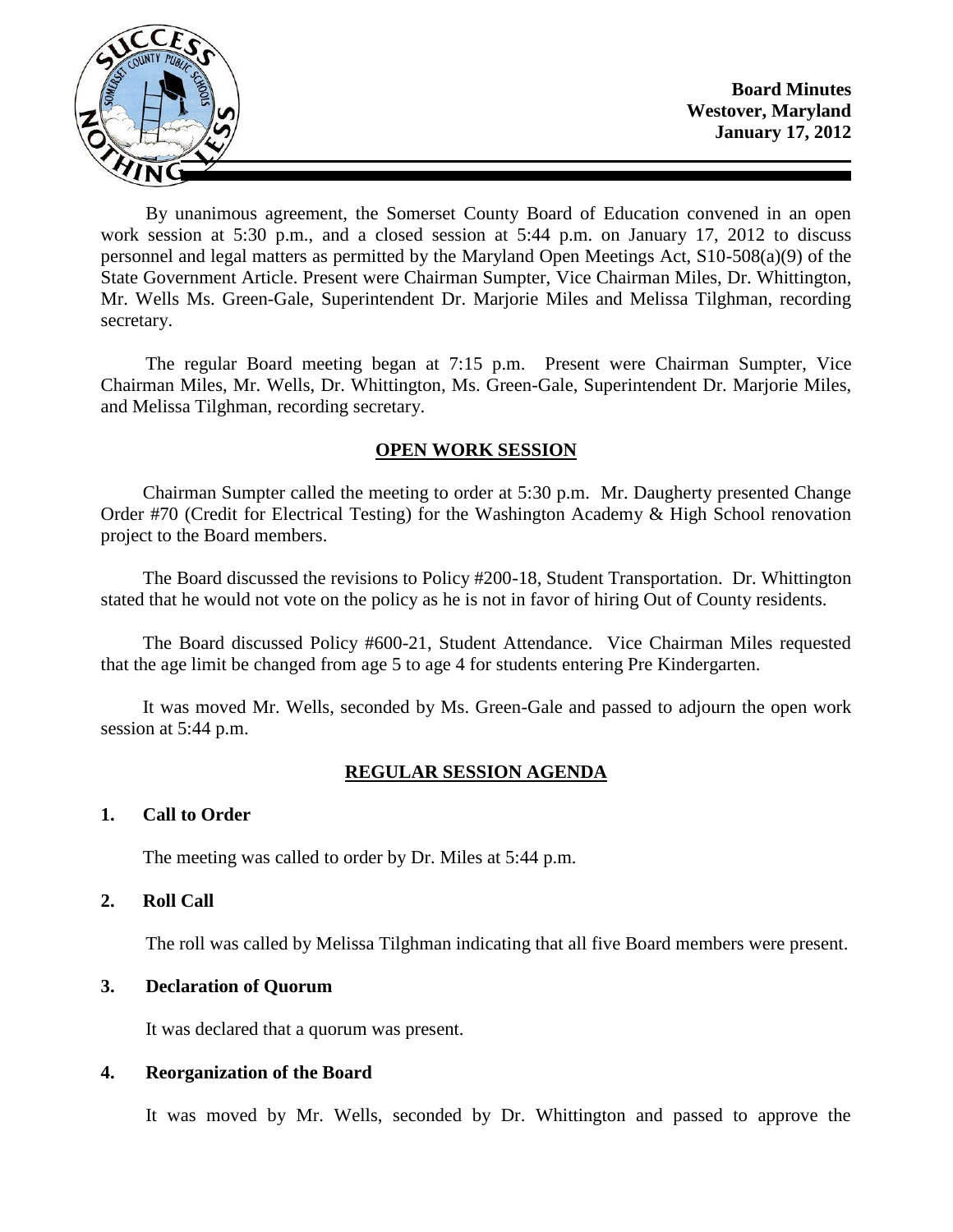nomination of General Warner Sumpter as Board Chairman. General Sumpter accepted and the vote was carried unanimously.

It was moved by Mr. Wells, seconded by Dr. Whittington and passed to approve the nomination of Ms. Green-Gale as the Vice Chairman of the Board. Ms. Green-Gale accepted and the vote was carried unanimously.

## **5. Pledge of Allegiance**

Chairman Sumpter led the Board in the Pledge of Allegiance.

## **6. Approval of Minutes**

It was moved by Mr. Miles, seconded by Dr. Whittington, and passed to approve the minutes of December 13, 2011. The vote was unanimous.

# **7. Adoption of Agenda**

It was moved by Mr. Miles, seconded by Dr. Whittington and passed to approve the agenda. The vote was unanimous.

## **8. Student Board Members' Activities Reports**

The student board members presented their reports and were thanked by the Board members.

## **9. Public Participation**

Mr. Dan Kuebler addressed the Board expressing his concerns of Crisfield Academy and High School's AYP status. He stated if schools were consolidated the student teacher ratio would increase. Restructuring should not be an option and that it would not make sense to redesign the intermediate school. Mr. Kuebler expressed that Central Office does not need any additional staff and that a plan must be developed to improve student achievement.

Mr. Garland Hayward, town commissioner, expressed to the Board that the town meetings that had been held by the Superintendent had been very informative and questioned why parents are taking their children to other counties for education. He stated that the commissioners had discussed realignment to help improve student achievement.

Mr. Kirkland Hall, NAACP President, addressed the Board expressing that he was in favor of school reconstruction. He stated that the Board's decisions would impact the students' future careers and technology.

Mayor Purnell of Crisfield, addressed the Board stating that he is seeking a convincing answer as to why the schools should be combined. He stated that the parking lot is not big enough for the students that drive to school and that elected officials should do what the community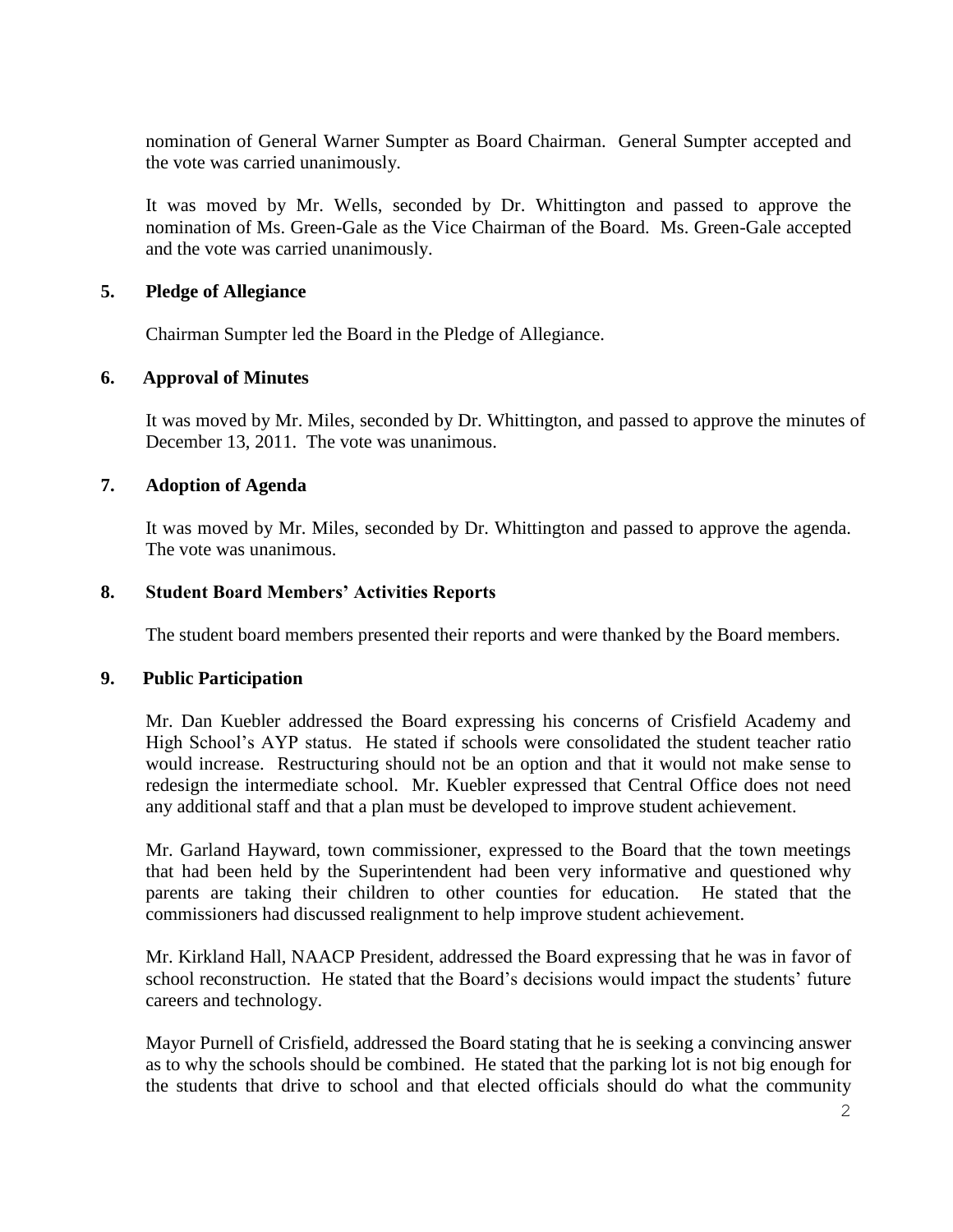wants.

Ms. Zelma Hayward addressed the Board questioning Somerset's accreditation status. Ms. Hayward stated that it is difficult to predict that consolidation will not work and that SCPS should start from Administration down to teachers in restructuring.

Mr. John Phoebus, local attorney, addressed the Board stating the public had little input and the communities did not want their high schools closed.

Chairman Sumpter thanked everyone for their comments.

# **11. Introduction of Somerset County Public Schools' Christmas Card Artist**

Vicki Nelson announced that the Christmas Club artist was a student from Washington High School. The student was unable to attend but will be presented with a Barnes  $\&$  Noble gift certificate at a later date.

## **12. Economic Impact of Schools**

Mr. Memo Direker, Director of BEACON, showed a presentation outlining the economic impact of schools to the community. He stated that education is an investment to the county and student success and achievement is important. The Board requested hard copies of the presentation.

## **13. Old Business**

## **A. Facilities and Transportation and**

# **Change Order Request**

It was moved by Mr. Miles, seconded by Dr. Whittington and passed to approve Mr. Daugherty's presented change order requests. The vote was carried unanimously.

## **B. Human Resources**

## **Job Descriptions**

It was moved by Mr. Miles, seconded by Mr. Wells and passed to approve the revised job descriptions of the Learning Support Specialist and the Data Design Specialist. The vote was unanimous.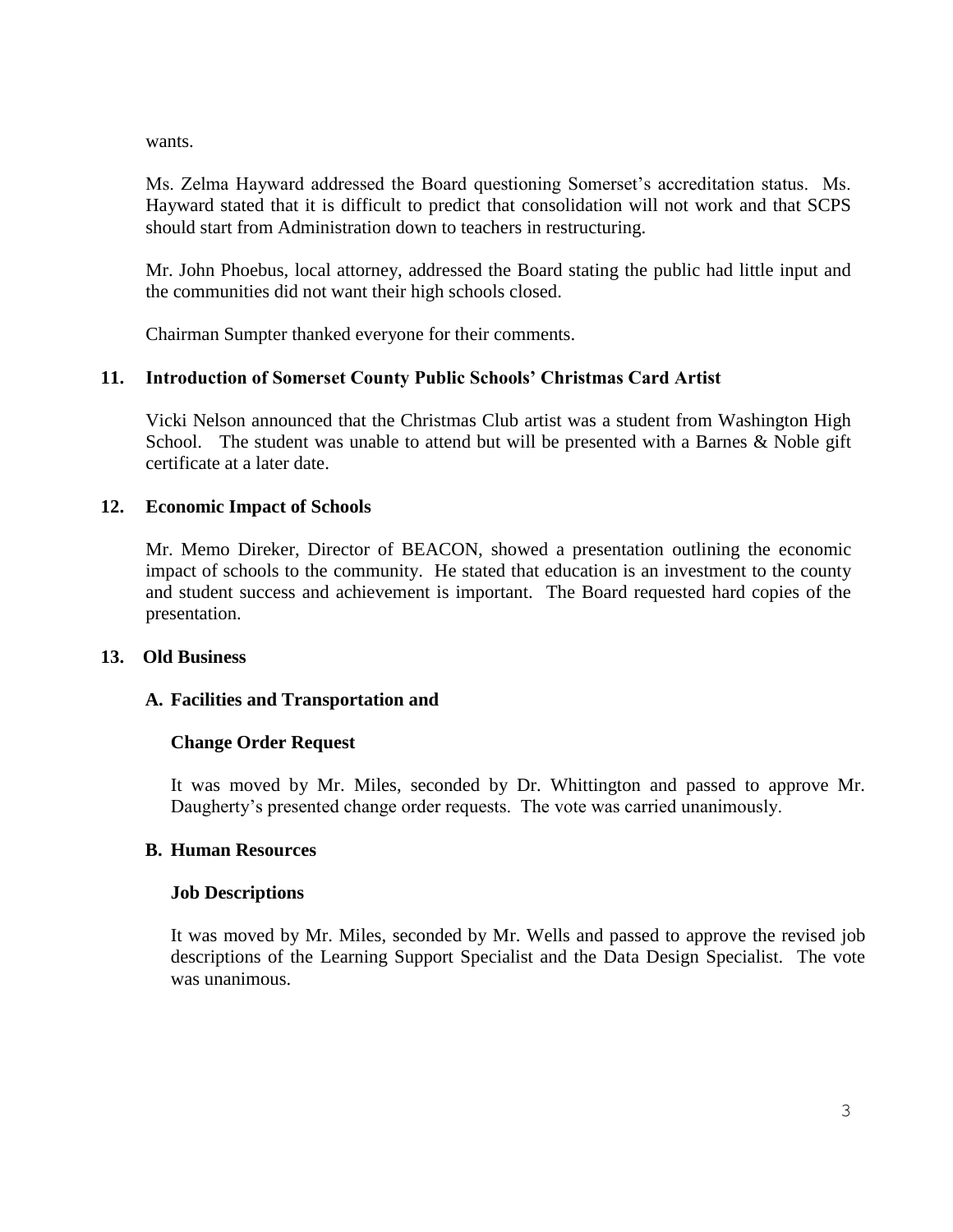# **C. Policies**

# **Policy 800-11, Title I Parent Involvement**

It was moved by Mr. Miles, seconded by Dr. Whittington to and passed to approve revised Policy 800-11, Title I Parent Involvement. The vote was unanimous.

## **Policy 600-21, Student Enrollment/Attendance Eligibility/Pupil Assignment**

It was moved by Mr. Wells, seconded by Ms. Green-Gale and passed to approve revised Policy 600-12, Student Enrollment/Attendance Eligibility/Pupil Assignment. The vote was unanimous. Ms. McLaughlin addressed Mr. Miles request to lower the Pre K enrollment age to age four stating the COMAR requires a child must be five years of age before attending Pre K.

#### **Policy #200-18, Transportation**

It was moved by Dr. Whittington, seconded by Mr. Wells to approve the removal of the Somerset County requirement from the policy. The motion was carried with opposition from Mr. Miles and Chairman Sumpter.

It was moved by Dr. Whittington, seconded by Mr. Wells and passed to approve Policy #200-18, Student Transportation. The vote was unanimously.

## **14. NEW BUSINESS**

#### **A. Finance**

## **Monthly Finance Report**

Ms. Miller presented the Monthly Finance Report to the Board members. Chairman Sumpter thanked her for the information.

## **Monthly Food Service Report**

Ms. Miller presented the Monthly Food Service Report to the Board members. Chairman Sumpter thanked Ms. Miller for the information.

#### **B. Instruction**

#### **2012 -2013 School Calendar**

Mr. Bloodsworth presented the 2012-2013 School Calendar. Mr. Wells asked that Mr. Bloodsworth add Washington and Crisfield Academy and Schools commencement date to the calendar before the Board could vote.